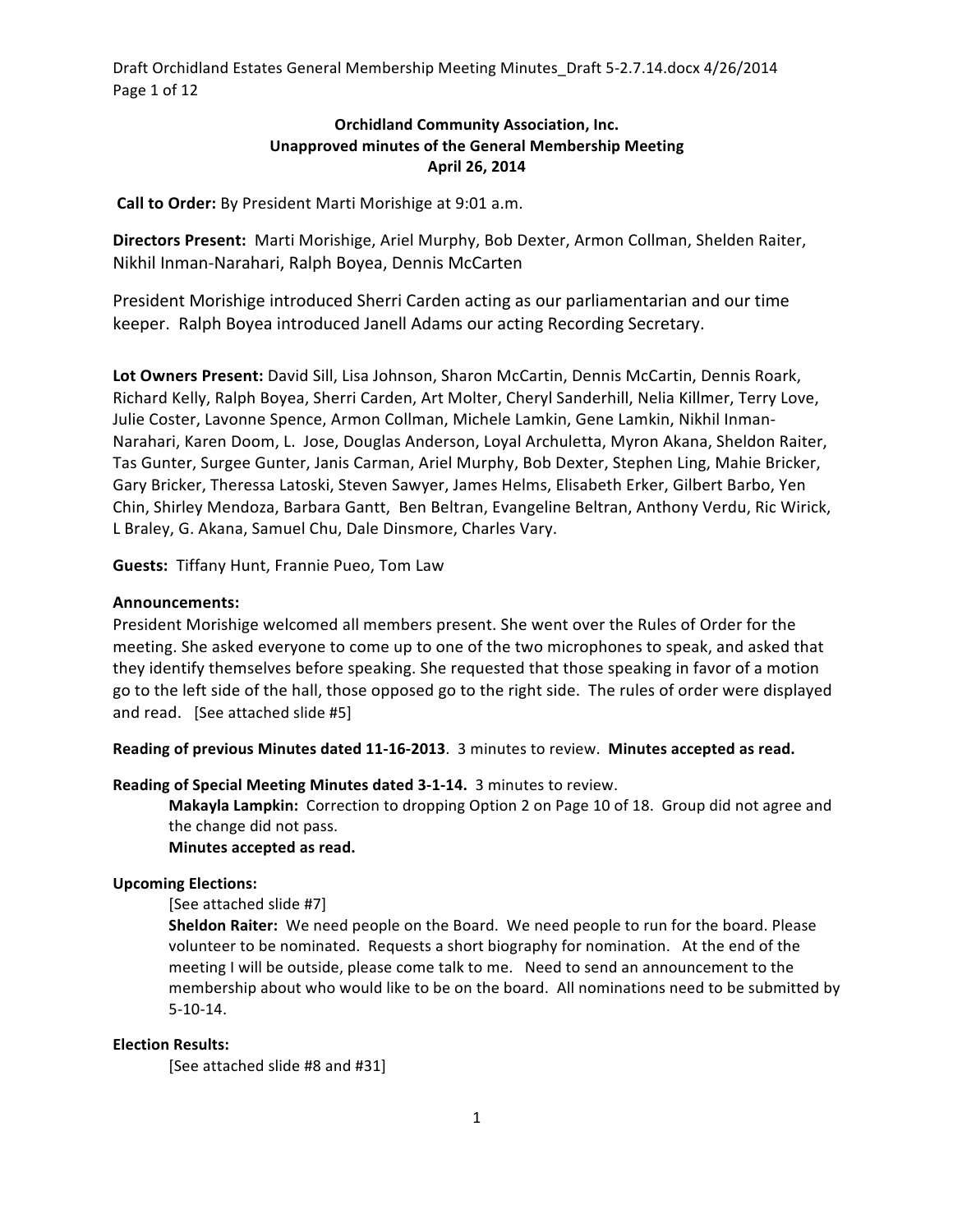Draft Orchidland Estates General Membership Meeting Minutes\_Draft 5-2.7.14.docx 4/26/2014 Page 2 of 12

Ralph Boyea: Legal Women Voters counted 373 Ballots, 17 were voided due to nonpayment of dues. 356 ballots counted for a total of 447 votes due to multiple TMKs. \$300 road maintenance fee failed by 137 yes, 125 no. The \$150 road maintenance fee failed 166 yes, 222 no, 59 didn't vote. \$85 will remain in effect.

#### **Question:**

Teresa Latoski: received ballot late and tried to call the hotline, no one answered and no one called me back.

**Ralph Boyea:** Received call, did try to call back on the 15<sup>th</sup> and no one answered, there was no answering machine.

#### **Financial Report**:

[See attached slide #9]

**Marti Morishige:** Take two minutes to review the Financial Report.

**Sheldon Raiter:** Interim Treasurer: According to the bylaws, anyone who doubts this information or questions anything on it can write a letter to the president and within 10 days can review the books. All the books are open to any member. The Balance sheet and Profit and Loss come from an Accountant, not yet audited. Proposed budget, we may have questions. I question that our administrative costs are 50% of our budget.

#### QUESTIONS:

Cheryl Sanderhill: Thanks all Board Members.... What is an administrative cost? Where is it broken down?

**Sheldon Raiter:** Right Column is income. On the left column under administrative costs, it lists office expenses, supplies, paper, postage, printing, facility rentals.

**Cheryl Sanderhill:** Thank you. My key question is under financial record keeper for \$20,000, who is that and what do they do?

**Ralph Boyea:** Lisa Johnson's job is to keep track of all expenses, all billing, and collections. Takes in all funds.

**Cheryl Sanderhill** Who is Accounts PR Clerk?

**Ralph Boyea:** Karen Doom receives all checks, processes checks, receives all invoices, and gets approval and signatures from directors. All paid time.

**Cheryl Sanderhill:** Has it been considered that these two jobs be combined?

**Sheldon Raiter**: Yes, we have gone through these line items again and again. Come to the board and help, we have worked this through over and over.

**Cheryl Sanderhill** Looks like you have \$81,000 proposed for next year...and the administrative costs were \$65,000 from last year. I would like to help you comb through this and reduce this. **Sheldon Raiter:** If we reduced admin expenses 50% we would have \$45,000.

#### **POINT OF ORDER**

**Bob Dexter:** We have gone through this line by line, we have a lot of slides to get through today. We will probably be at the same administrative costs no matter of what we do. Cost of keeping business together is \$81,000.

Marti Morishige: Cheryl please talk to the treasurer directly.

**Ralph Boyea:** I'd be happy to go through this with anyone; I have been working with the treasurer on this for 5 years. It has been stated that our administrative costs are 50% of our budget. We are budgeting at \$85 @ 75% compliance. If we got the \$300 the administrative costs would go down to 16%. The Administrative percentage of budget is proportionate to how much money we bring in.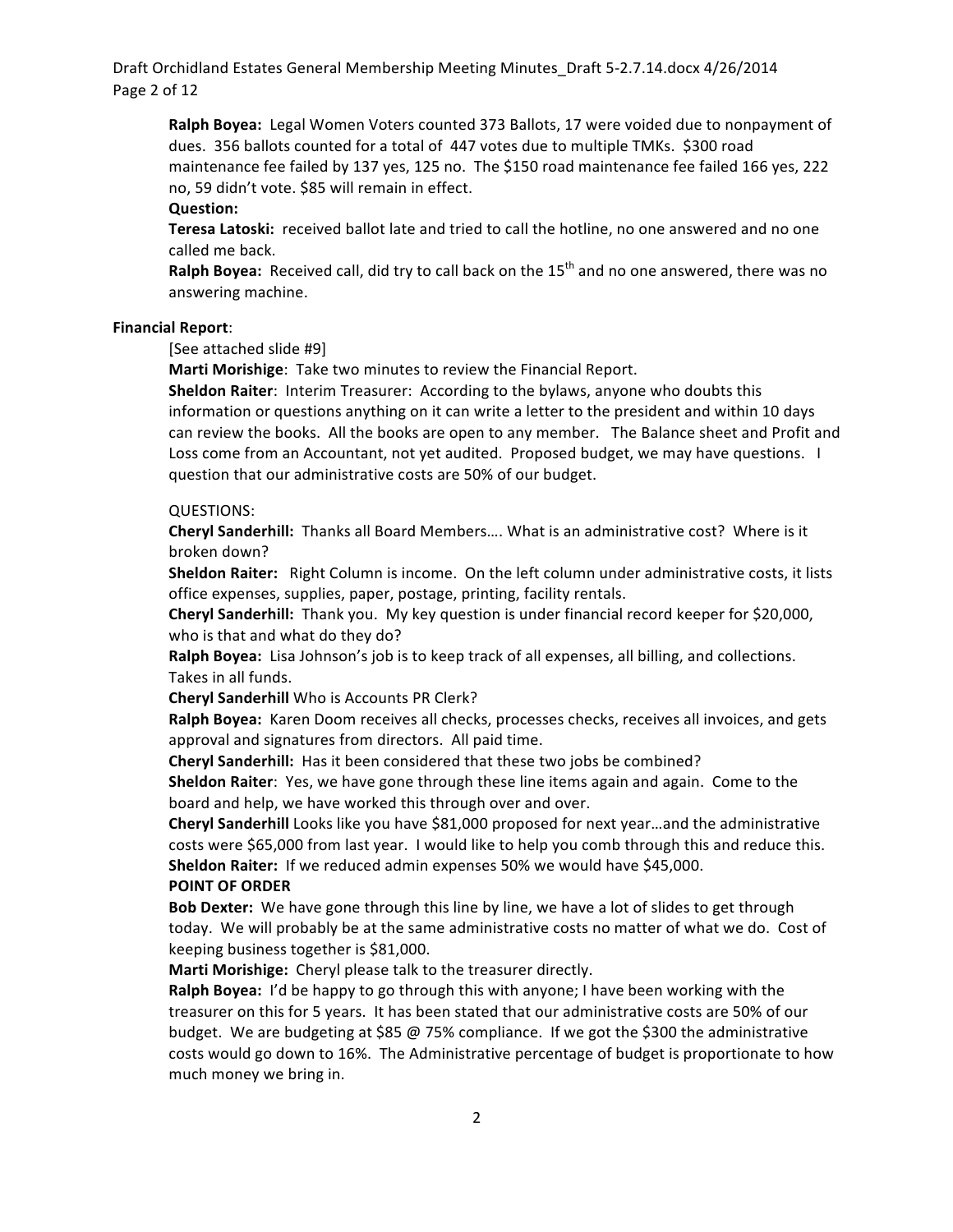Draft Orchidland Estates General Membership Meeting Minutes\_Draft 5-2.7.14.docx 4/26/2014 Page 3 of 12

**Teresa Latoski:** I was just noticing there were other line items such as insurance, director's liability, lien expenses, contingencies, when I add these up that is \$56,900.

### **Road Report:**

# [See attached slides 10-20]

**Dennis McCarten**: This year we're focusing on lake filling on side-roads, have hired Johansson Contracting; they have a Class A license so they can also do paving. Two years ago, we counted lakes. Previously purchased \$45,000 of gravel. Put down more than 190 loads of fill. Labor and equipment costs come out to about \$4200 a day. Original costs underestimated what it was going take to get this done. Revising costs to what it takes Johansson to do and material costs, revising based on the number of lakes out there, with a priority of the worst streets. Next up is  $37<sup>th</sup>$ , 38th and 40<sup>th</sup> Streets. One section  $35<sup>th</sup>$  doing a 140' concrete section. Next up is the chip seal on Orchidland Drive.

Some of our dedicated volunteers: Art Smith, Yen Chin Gerald Akana, Sherri Carden, Dennis and Sharon McCartin. A lot of people taking care of these streets.

MOWING: The Kubota tractor is fixed and the mower is fixed. Bob Dexter has brought a lot of energy to mowing. Armon working a ton on community lot. He's been cleaning out a lot of the brush. 

### **QUESTIONS:**

**Bob Dexter:** If anyone is wondering why the sections have been mowed first, it's only because I live there and that where I started with the tractor. The rocks on the side of the road are problematic; also tossed tires get stuck in the tractor. Old rubbish also gets caught. What people could do to help is pick up the rubbish in their area.

**Dennis McCarten**: Been using the bucket placing drains, problem is that we don't have swails. The grass is higher than the pavement. Going to have to cut in the road so the water drains. Trash pickup: we have tires picked up and I suggest quarterly the community can get the bigger rubbish can be collected and picked up by Business Services or another company at the community center. Leave a message on the Hotline to coordinate.

### **Speed Limit Enforcement:**

#### [See attached slide #17]

**Dennis McCarten:** In order for the police to write tickets the roads/signage have to be up to code. County speed enforcement has to go through two readings in front of the council. Signage: Bob Arthurs picked up 35 new stop signs and hoping to get more. People are actually taking them down. There is \$10,000 budgeted for getting more signs installed. We need Volunteer Road Captains, Thank you to those who are already volunteering.

#### **QUESTIONS ABOUT ROAD MAINTENANCE:**

**Marti Morishige:** : If you want to ask specific questions, the Road Maintenance Meeting is held at Blaines Drive-in on  $2^{nd}$  Tuesday of every month at 5:30pm. We will take 3 questions about the Road Maintenance please keep it down to 3 minutes.

**Yen Chin**: Dennis you laid out a ton of work for the next year. The budget for fiscal year 14/15 had \$70,000 available for Road Maintenance, how much is spoken for and how much is left? **Dennis McCarten:** \$83,000 currently in Road Funds, of that, \$37,000 already encumbered to do work on the roads. That leaves less than \$50,000 left to pay for requests for gravel as well as a few more sections of the side road lake filling to be done by the end of the year. Should have \$20,000 worth of saving left for next year.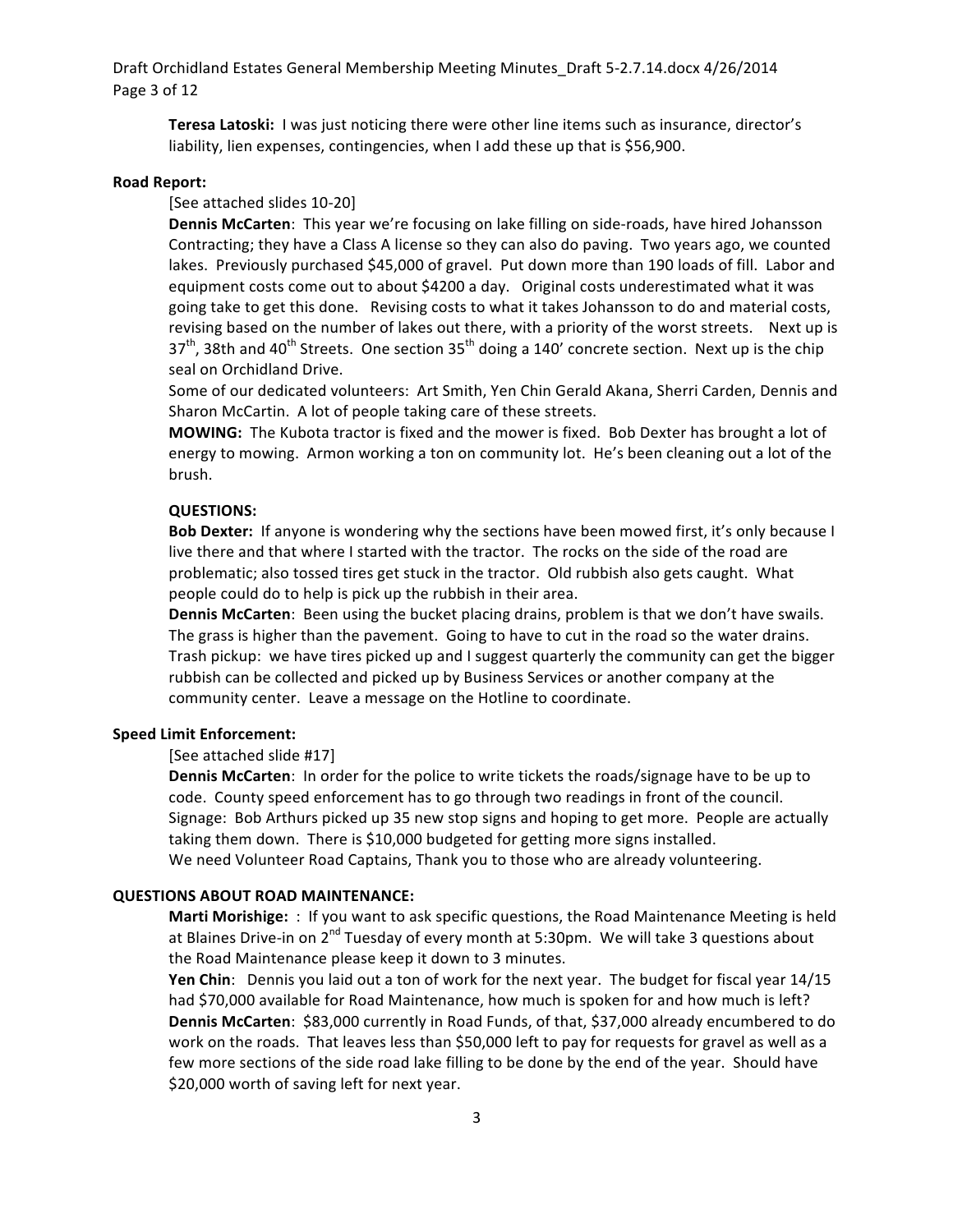Draft Orchidland Estates General Membership Meeting Minutes\_Draft 5-2.7.14.docx 4/26/2014 Page 4 of 12

**Maureen Vicker**: Brings to board's attention that on 39<sup>th</sup> Avenue, going down Orchidland have to veer around on apron at the intersection, there is a huge pothole / lake…are there any comments about that?

**Dennis McCarten:** Someone put cold patch in it one day and it broke up. We put gravel and people just drove it out. We keep putting more and more gravel in it. It is Orchidland's responsibility. Orchidland Dr all the way to the highway is our responsibility. Talks have been started with the owner of the commercial property owners to pave that section.

**Bob Dexter:** Currently in negotiation with commercial owner. Owner disagrees what is fair regarding the fee for the road. It is 90 times the residential rate. Difficult for the board to negotiate what was a fee in the past and what the new agreement should be. We told the owner if he pays his past due fees now, the money would go directly to paving that section of road when we resurface OL Drive.

**Barbara Gant:** After I noticed some roads were done, there was so much trash everywhere. It would be great whoever does road work if they could have someone following to clean it up. **Bob Dexter:** That was me. Just didn't have enough strength to pick everything up by myself. As we drive around we pick up as we see it.

**Barbara Gant:** What is being done about the trees in the power lines in the easement property? [Barbara was notified that a slide is coming up on that subject.]

**Rick Wyrec**: Ric reads a statement he has prepared: As property owners we should join together and demand that the primary purpose of this association and the fees that are collected be used for proper repair and maintenance of the roads. Lower Orchidland Drive was not prepared properly, was not built on a proper road base, and that is why the road is falling apart. As a member of this Association I request that we, and board, take the time to review these established road policies, procedures and standards set within our bylaws. Spending over \$200,000 of Orchidland road fees for resurfacing a failing road is a waste of our road fees. Let's do Lower Orchidland Drive right this time and follow the road repair and maintenance guidelines set by our bylaws.

# **Orchidland Community Center:**

## [See attached slides #21-23]

**Bob Dexter:** There's about \$6000 in the fund for the Community Center. Armon doing a lot of work there, the Community Center has a lot of potential but we need someone to champion for this. Would be nice to have a community center for events, meets and as an emergency gathering place.

**Marti Morishige:** Just a note you don't have to be on the board to champion for the community center.

### **Puna Connectivity/ Emergency Response Plan:**

# [See attached slides #24-26]

**Bob Dexter:** Puna connectivity wants to connect several roads to the subdivision. They are looking at improving Points of connectivity. Sent out letter for comprehensive plan, there is concern if only did a few roads than we would have to contend with bottle necks or major thoroughfares. There will be a meeting on April 28<sup>th</sup> @ Keonepoko School 530pm – 730pm.

# **Tree Removal:**

**Bob Dexter:** Contacted HELCO regarding cutting trees under power lines. HELCO stated they plan to come out and cut the trees all the way to the ground.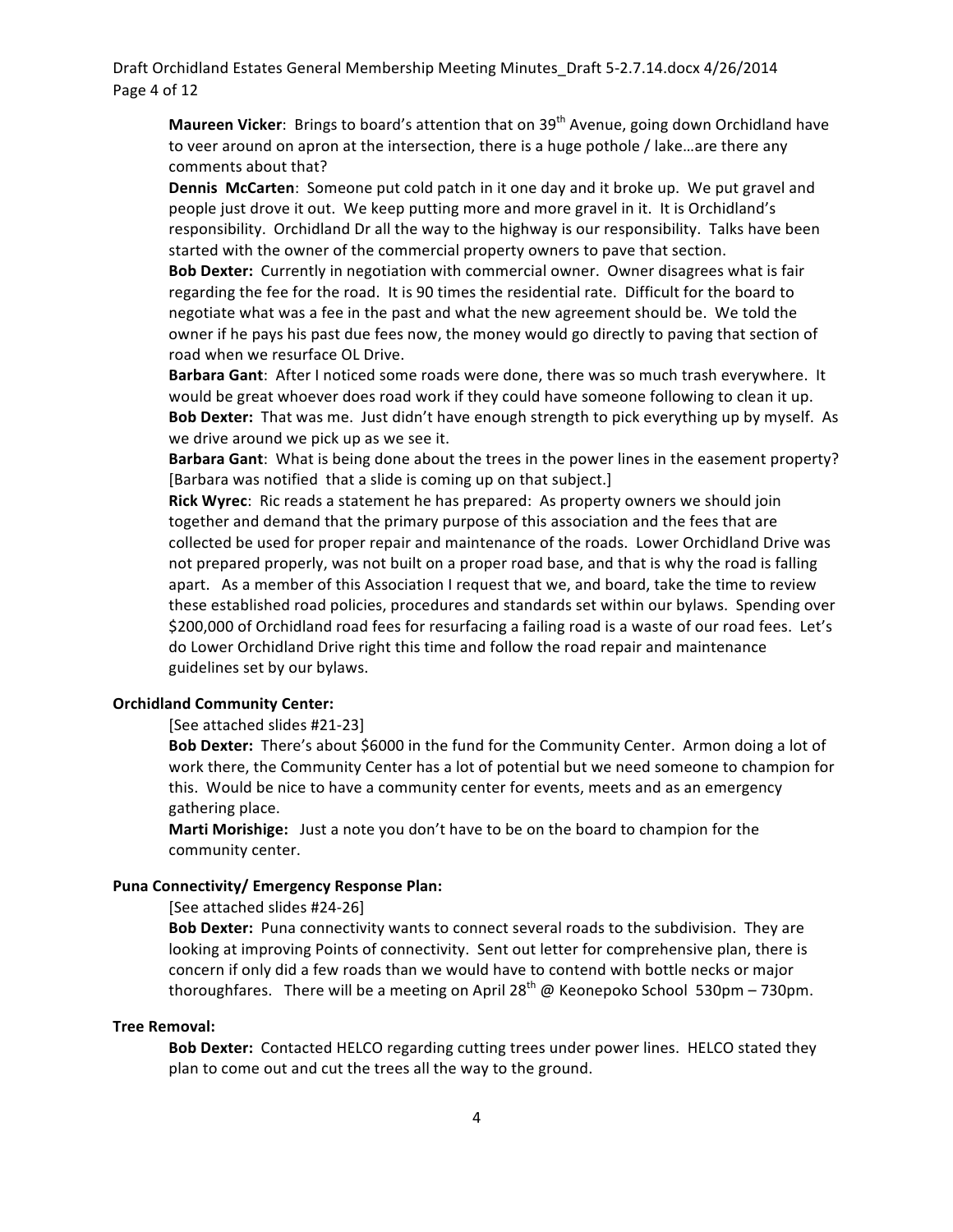Draft Orchidland Estates General Membership Meeting Minutes\_Draft 5-2.7.14.docx 4/26/2014 Page 5 of 12

# **Webpage Update:**

**Nikhil Inman-Narahari**: The website: we had to move rapidly to reestablish orchidland.org. We now have about 70% content up. Would appreciate any input on functionality or content, please email support@orchidland.org.

### **Recess for 10 minutes**

## **New Business**

**Marti Morishige:** There are 35 lot owners present, we have a quorum. This is an opportunity if anyone on the floor has a motion or any comments.

**Yen Chin:** Dislikes that he has to spend an hour listening to all these reports, suggests reports be moved to after the meeting, or on paper or on the website. .. States \$85/year cannot sustain any meaningful road maintenance according current system unless people do their own maintenance. Are we going to figure out how to do \$85 or are we going to get more money? As a community we have to resolve this.

**Teresa Latoski:** Has a motion. New here, feels weird. Wants more transparency at meetings, thinks there should be audio recordings of meetings and audio recordings of the past meetings. Where can we find that?

**Ralph Boyea:** We record the meetings and produce minutes, I spent 15 hours to do it for the March meetings. We are supposed to pay someone because people want it so detailed. I brought some audio recordings to upload to the website, and I will give it to Nikhil for the website. The minutes are also posted on the website, once they are approved. The minutes and audio recordings of the membership meetings will be posted.

**Teresa Latoski:** The board meetings are not recorded?

**Ralph Boyea:** The board meetings are recorded for the board secretary to do the minutes. **Teresa Latoski:** Any reason the board meeting isn't general information?

**Ralph Boyea:** The minutes of the Board meetings are posted on the website.

**Sheldon Raiter:** Point of order. The bylaws of this organization do not require this. Neither do Robert's Rules. The bylaws and Robert's Rules simply require getting business done. Simply requires motions to be made and 2nded. If we want to maintain records we have to vote on change of by- laws and cost. I would vote against this because in the past when we sent the meeting off to get transcribed, it came back and made very little sense. If anyone wants to volunteer for that task that would be great, we have space on the board.

**Teresa Latoski:** I appreciate that the general membership being recording. I am a bit distressed that the board doesn't want transparency.

**Gary Bricker:** Celebrating my 32<sup>nd</sup> year in Orchidland, we've been on the board before so appreciate what you are doing. We voted down both of our proposals. It's ridiculous to run on that small amount of money. I think our mistake was allowing people to say no. Can repropose the money?

Ralph Boyea: The people here are people who want to get things done, who are reasonable and we appreciate it. You can make another motion, yes. You can do whatever you want. You have the right to as a member to propose whatever you want to propose

Armon Coleman: Moves into place Orchidland Estates into Receivership for lack of sufficient **funding from the membership**. 1. Membership has been unresponsive to the Board's recommendations. 2. \$65, \$85 or \$0 is not enough money to support serious efforts to bring our roads up to an acceptable level building, repair or maintenance. 3. The majority general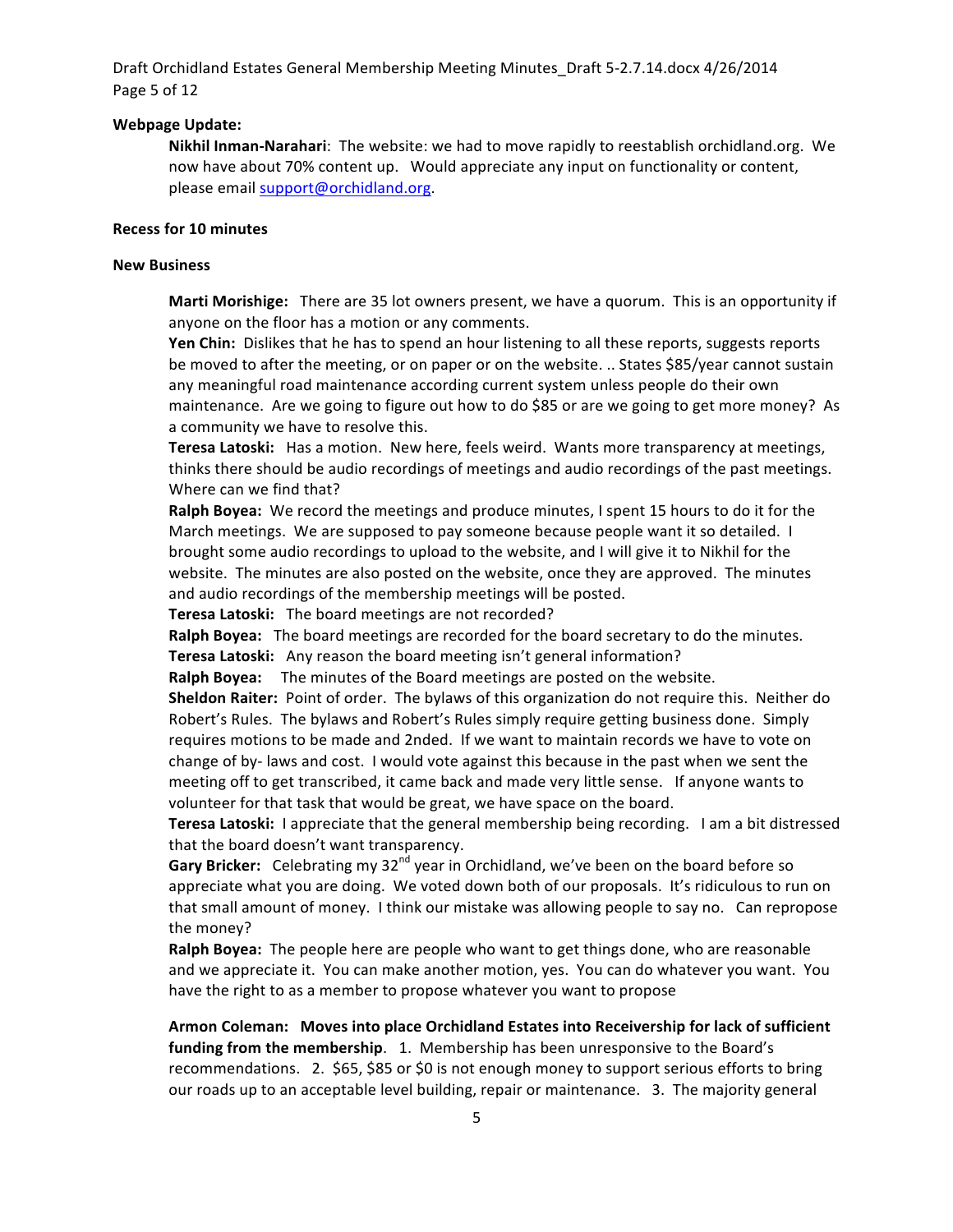# Draft Orchidland Estates General Membership Meeting Minutes\_Draft 5-2.7.14.docx 4/26/2014 Page 6 of 12

membership seems to be apathetic. 4. Orchidland Estates does not seem to comply with the notion community means shared values. 5. Membership believes regardless of the task someone else should be responsible. **2nded by Sheldon** 

**Sheldon Raiter:** I second it meaning we can discuss it, not that I necessarily agree with it.

# DISCUSSION:

**Bob Dexter:** I would like to suggest send out membership ballot with two choices: either vote \$150 or take to receivership for lack of sufficient funding. Receivership means a judge will appoint someone, a custodian, they will get paid, they'll tell you want the fee is and the judge will make you pay. It's sad that we don't have more involvement, but I'd like to think we could send out a ballot and make the choice.

**Marti Morishige:** Armon, do you agree with the amendment?

Armon: Personally, no I wouldn't. I would agree to the \$300 figure. It would be more in line with our 5 year plan that would really move us forward as a community. Anything less than that would be unacceptable.

# **Marti Morishige: Amendment Not Accepted.**

**Teresa Latoski:** I was earlier during the meeting excited about the road report and what we could do with volunteer work and community. I was excited to be a road captain. After the discussion about the motion I brought up and the way some people on the Board communicated, I feel an unfriendly way. This motion seems aggressive or forced. I'm really for the community center and these meetings seem to be ripping the community apart.

**Marti Morishige:** So you are against the motion?

**Teresa Latoski** Yes.

**Doug Anderson:** Does the membership at these meetings a have the authority to make a decision or does it have to be a ballot to the whole subdivision for vote? Board [several inaudible]: It goes out to ballot.

**Marti Morishige:** The motion was to put it on the ballot. Are you saying you are in favor of the motion?

**Doug Anderson:** I just needed clarification so I can make a decision.

**Ric Wirick:** Please provide a detailed explanation of what a receivership would mean? **Sheldon:** A court, in a judicial proceeding brought to dissolve a corporation, may appoint one or more receivers or one or more custodians to manage the affairs of the corporation. The court shall hold a hearing after notifying all parties to the proceedings and any interested persons designated by the court before the court appointed receiver or custodian. The court designated custodian would have exclusive jurisdiction over the corporation. And all its property, wherever located. The court may appoint an individual or domestic or foreign business or non-profit corporation authorized to transact business in this state as a receiver or custodian. The court may require the receiver or custodian to post bond, with or without [inaudible]. The court shall describe the powers and duties of the receiver or custodian in its appointing order, which may be amended from time to time. In addition to other powers, the receiver may dispose of all or any parts of the assets of the corporation, where ever located at a public or private sale; if authorized by the court provide the receivers' power to dispose the assets of the corporation, shall be subject to any trust or other restrictions; sue or defend in the receiver's name (we can't do that); the custodian may exercise all powers of the corporation through or in place of the board of directors to the extent necessary to manage the affairs of the corporation in the best interest of its members and creditors. There's nothing it can't do but sell our deeds.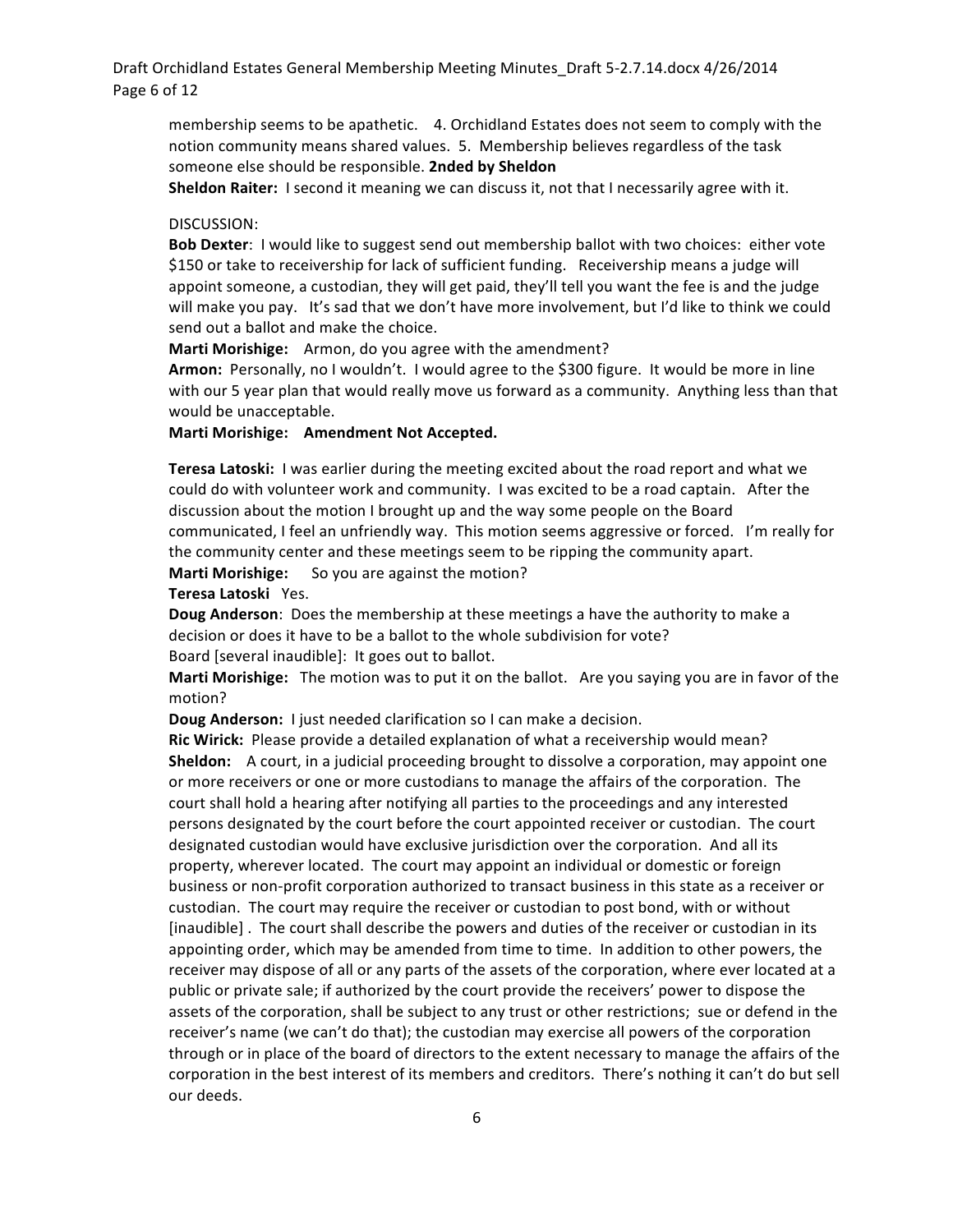Draft Orchidland Estates General Membership Meeting Minutes\_Draft 5-2.7.14.docx 4/26/2014 Page 7 of 12

[inaudible]

**Marti Morishige:** Ok. Dennis, were you for or against?

**Dennis McCarten:** What you are seeing up here is disappointment from the ballot measure. A lot time went into trying to figure out where we are going and what should be the cost. The body still decides, how much are you willing to pay, because when you look at the increase, it's a big increase. You are looking at the 65% who have been paying for years while the rest are getting a free ride. Until we turn collections to an attorney and put liens process in place, we got more than \$600,000 to collect, and we can do a whole heck of a lot with that. Receivership, to me, there is no benefit. The whole focus for this organization is the roads, if we want a community center, again we need to set up a non-profit for the community center funding. That's what it's going to take.

**Charles Gunther:** Hearing what I heard today…….and after hearing the definition of receivership, what does that mean for the maintenance of the road?

**Sheldon Raiter:** The receivership sets fund fees for road maintenance, hires crews to maintain the roads. If he doesn't benefit, then any of us can go to court. I haven't had enough time to check with people at HPP to see what the procedure was. But their fees are going up. The receiver sets up the fees, hires people to mow the sides of the roads lawns.

**Charles Gunther:** I look back at the whole picture, doesn't see that 65% who voted, 35% who didn't get it passed.

Board: 65% didn't pay, 15% voted.

**Charles Gunther:** That is disheartening. Receivership would do us a better job.

Marti Morishige: Ok. We will hear a few more from against because I don't see many lined up for the motion.

Barbara Gant: Against the motion because ties our hands in making our own decisions and working as a team.

Ariel Murphy: I am for receivership. I have been on the board for a year, she never has seen an organization so divided all about what to do with the roads and a lot of us have vested interest. It got so bad that some people were campaigned and doing counterproductive stuff and nothing was going to happen. I thought, if we went for receivership we could focus on our community center. Instead of fighting over roads.

**Nikhil Inman-Narahari:** Can't say I'm full heartedly for receivership, but it is reality right now based on our history. To move forward it is going to require serious changes. If we continue as is, it's really doing nothing. If we want to move forward, we need to consider this, if not people need to step up and propose alternatives. Whether that is voting more assessments on the ballot. In absence of anything vital, I think we will have to move forward with receivership. **[inaudible]**

**Doug Anderson**: I am against for two reason: 1) Doesn't like being told what to do. 2) States he is cheap but counteracts by helping with the road maintenance. I think if we are going to down this road with \$85 we should focus on maintaining the paving, chip seal and volunteer. Once people get tired of doing the work themselves, maybe something will change. If nothing changes, receivership is the only way to get things done. That would be the goal if we can't get any more money. If you want to go for another membership vote down the road, the only one I see is paying the \$300 or we're going to go as a board towards receivership.

**James Honens:** I am not really here for yes or no, just a question: How does receivership ever end? When will it end.

**Sheldon Raiter:** Good question. Not sure, the court doesn't want rule things forever. They make good money, it's profitable.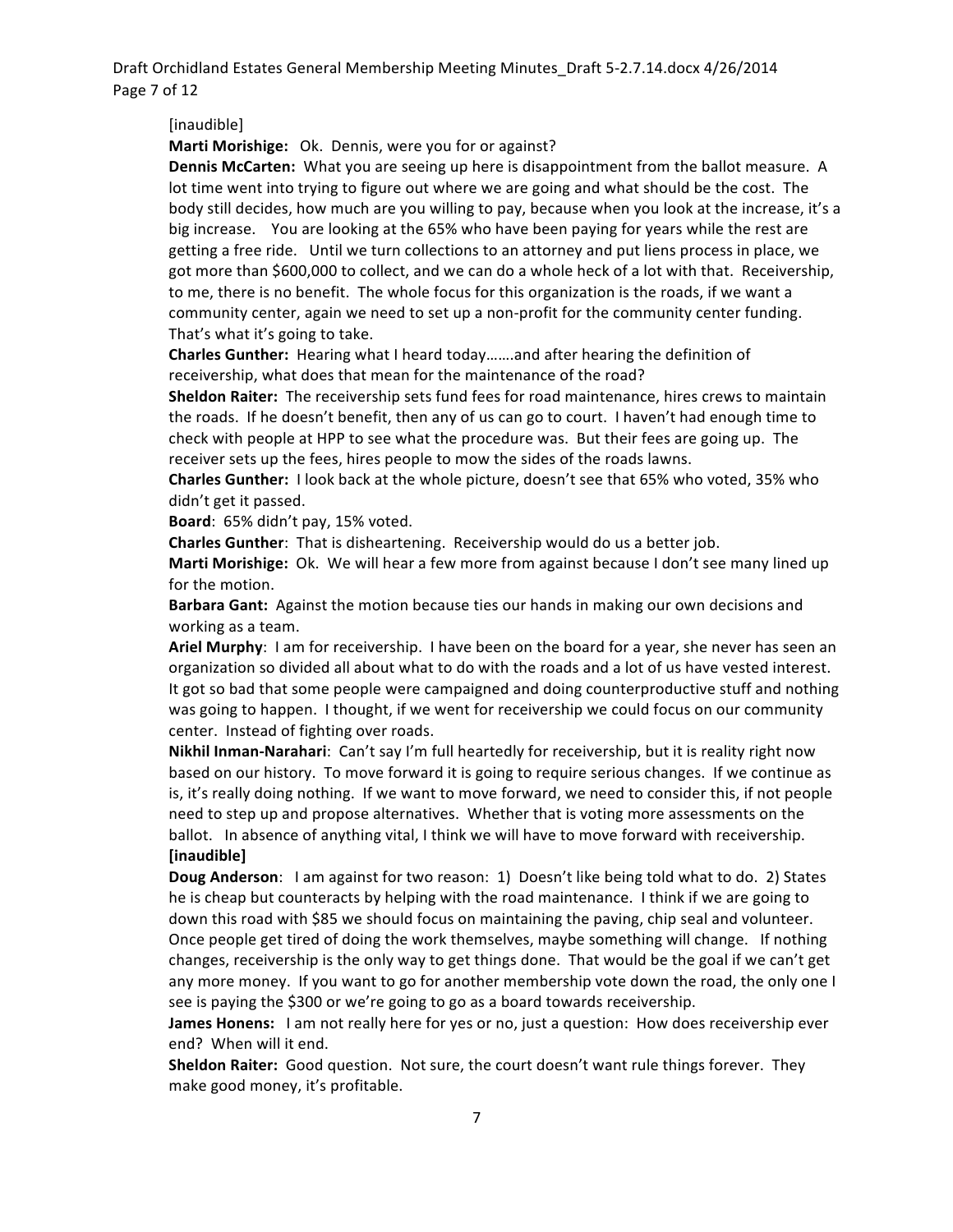# Draft Orchidland Estates General Membership Meeting Minutes\_Draft 5-2.7.14.docx 4/26/2014 Page 8 of 12

**Sheldon Raiter: POINT OF ORDER.** We have two documents that are important. One is Articles of incorporation and the Bylaws. When the people did the bylaws, they didn't include anything about dissolution. They didn't want Orchidland to dissolve. But here's what the court says: Dissolution by directors, members, creditors, unless this chapter in any other state law, the articles, bylaws or the board directors or members acting pursuant to any other section require a greater vote or voting by class, dissolution is authorized if it is approved: 1. By the board, all by itself. By the members, by 2/3rds of the votes passed or majority of voting power, whichever is less. If the board seeks dissolution approved by members at the membership meeting the corporation gives notice to members at the membership meeting. The notice should also state the purpose of the meeting is the dissolution of the corporation at the meeting. We have not done that, but I want you to know we are bringing it out in front. It can also be done by just the board. At the moment it is being brought to meeting to vote here, to vote if we should bring it out to vote to the membership. I believe that is what we are required to do because we don't have anything in the bylaws

**Marti Morishige:** Thank you for the clarification. Next speaker.

**Sherly Mendoza Josephson:** Well, I am sad at outcome of vote. May be realistic to go into receivership....heard how much went into this plan. My feeling is after speaking with neighbors, people in the neighborhood didn't fully understand or comprehend what was being voted on and acted on feelings on facts that weren't even true. So the PR part, if there's any votes taken on by the membership, it's important to convey the full picture to as many people as possible. If it's done at a meeting like this, people out of state wouldn't quite understand.. It's not a reality what the fee increase would be or understand the long range implications. I have a great feeling of gratitude for the work being done by the board.

**Marti Morishige**: The motion was not amended. Should Orchidland be placed into receivership? In favor...

#### **[inaudiable]**

**Nikhil Inman-Narahari:** As Sheldon pointed out, the motion as it reads is not possible. The law requires the motion to essentially state that we provide notice to general members that this is going vote at next meeting? Don't we need to amend?

**Marti Morishige:** It would not be decided today, it would be decide at the fall membership meeting…

Ralph Boyea: The motion needs to be amended to say "Armon Coleman moved to notify the members of Orchidland Estates that the board seeks to move into receivership for lack of sufficient funding from the membership"

Todd Gunther: Question. Nothing is stated in the amendment about putting it up to vote in the future.

Marti Morishige: Ralph, please revise.

**Ralph Boyea:** Amends motion to read: move to notify membership that we will seek their approval to move into receivership for lack of sufficient funding.

**Question [name not stated]:** Can it be more specific? The words vote needs to be in that amendment and that we will vote in the fall?

**Marti Morishige:** Take a few minutes to write this...

**[Name not stated]**: I think you are going to have the same outcome, if you ask for money they are going to say no. If you vote to go in the receivership, they will say no. You should give the option of receivership or go up to \$300. That is giving them an option.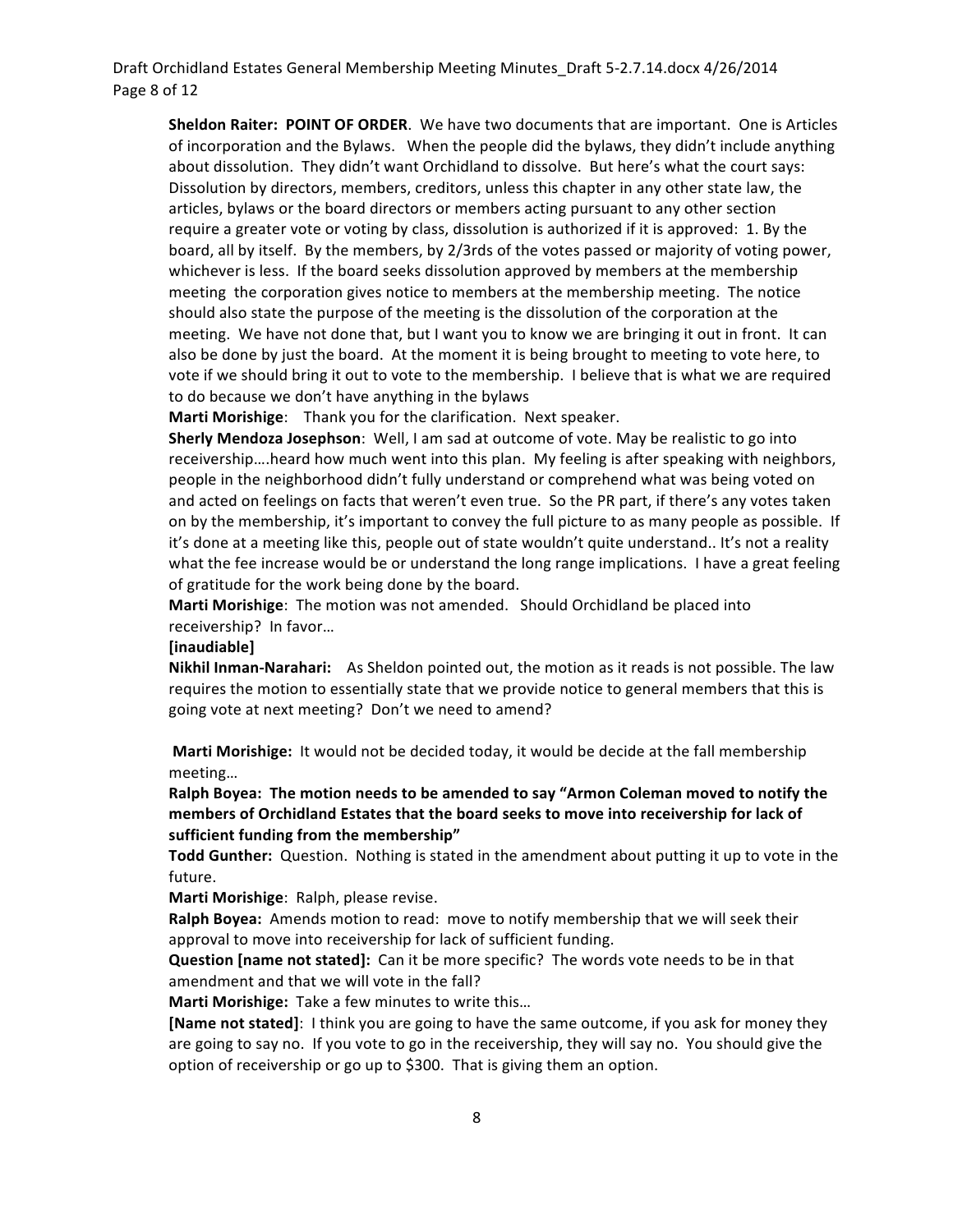Draft Orchidland Estates General Membership Meeting Minutes\_Draft 5-2.7.14.docx 4/26/2014 Page 9 of 12

**Marti Morishige:** If you have comments you need to go to the mic. Ralph, are you ready? Armon, do you want to retract your previous motion?

Armon: My original intent was to do what you are saying but there is a whole process involved. We have to communicate what the negative and positive. I agree, the \$300 is the only option, but we can't talk about \$300 at the same time as receivership because it's either one or another. My assumption is that when this comes up as a vote, we're going to have to give people options...they can pay \$0, \$65, \$85, \$300 or receivership. It's up to us as a body to decide that. If receivership is the vehicle to bring this community together, then receivership is the way I see it.

**Marti Morishige**: He didn't withdraw the motion, any amendments to the motion? **Ralph Boyea:** The motion is now being offered to be revised to read: "OLCA will notify **membership to seek their approval by ballot to all lot members to move into receivership for** lack of sufficient funding from membership"

Armon: Acceptable

**Marti Morishige:** I have a question, what if it's no? **Sheldon Raiter:** If it's no, until we change the bylaws, the board has right to do it itself.

Marti Morishige: We need to call the vote.

Ralph Boyea: Revised motion to read "OLCA will notify membership to seek approval by ballot to all lot owners to move Orchidland Estates into receivership for lack of sufficient funding from membership"

Marti Morishige: We need to call to vote.

**Nikhil Inman-Narahari:** This is the main motion? I agree, in order to have the results meaningful……it makes sense to have an option, and that is either we go to \$300 or the other option is receivership. On the ballot, that would be more meaningful. Move to amend motion to include two options, the fee to go to \$300 a year or enter receivership. 2nded by Richard **Kelly and other members.**

**Marti Morishige:** I'll give Ralph a moment to compose. If you have a comment, please come up.

**[Name not Stated]:** Because the board has the right to make this decision themselves, they should let the membership know that.

**Question [Name not Stated]:** Dennis mentioned collections, if we pursued the liens could we avoid this receivership?

**Nikhil Inman-Narahari:** The process is too slow, it'd be insufficient.

**Ralph Boyea:** As the fees go up, the percentage of people who pay go down. Close to 65% of people pay. Against motion, it's very coercive; the \$300 figure is a high figure, more people voted for the lower figure.

Nikhil Inman-Narahari: Agrees with Ralph, it's an unfortunate situation. Not coercive, it's a statement of reality. Spending 40% of what is coming in on overhead, it's not an efficient way. I would be open to amending the amendment or motion to include \$150 as long as we are fully disclosing what exactly that means and the inefficiency that entails.

**Steven Clant:** This process seems vindictive to me. We already voted against this, the board wanted the \$300, we voted it down and now going into receivership. This makes me trust the board less. Don't threaten to dissolve everything just because you don't get your way.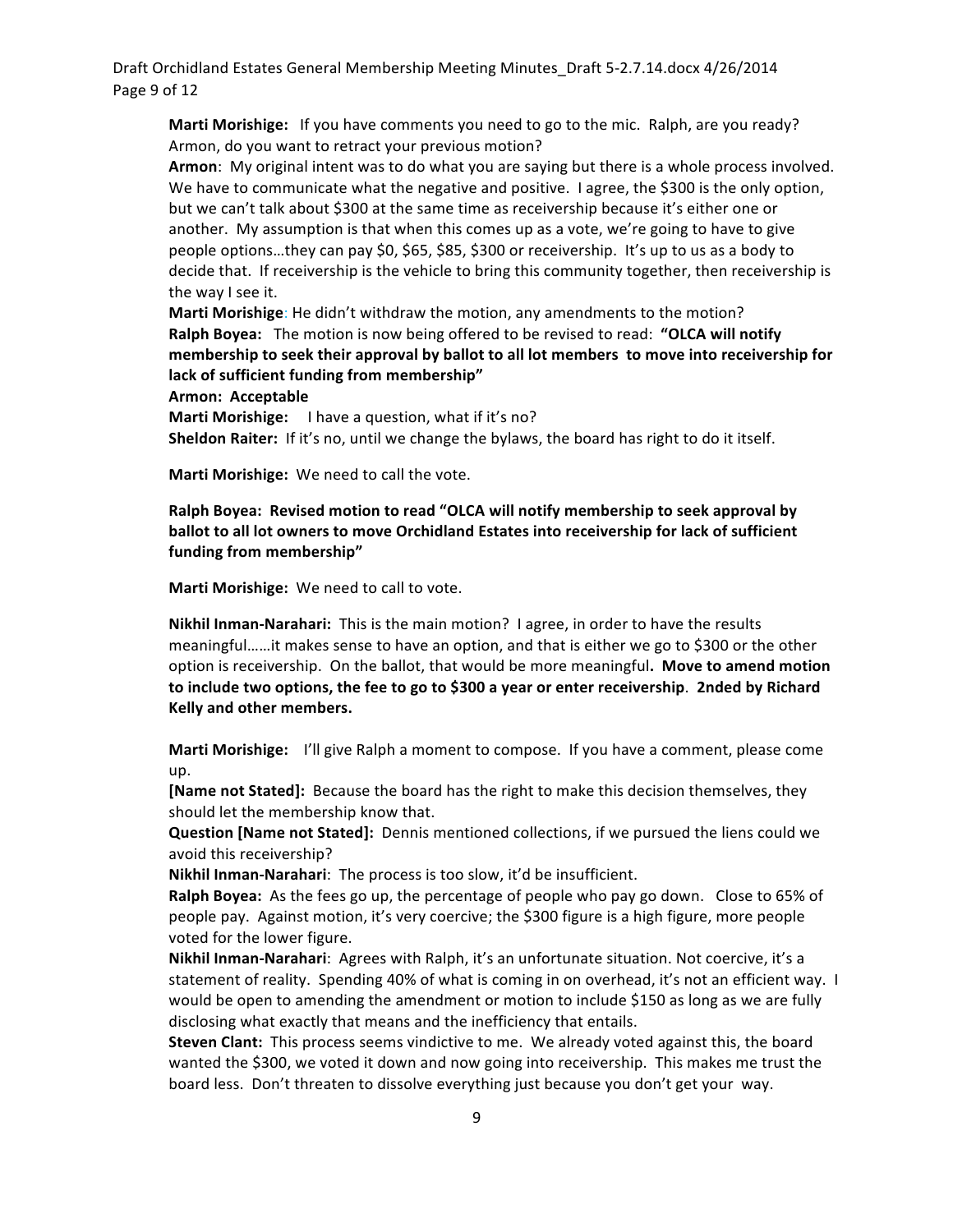Draft Orchidland Estates General Membership Meeting Minutes\_Draft 5-2.7.14.docx 4/26/2014 Page 10 of 12

**Marti Morishige:** Directors will get the blame for not repairing the roads, we can't win. Nobody wants to be on the board. We can't feel good about the meetings if we can't take care of the problems. We really need to wrap this up.

**Bob Dexter:** Whether it's the \$300 or the \$150, one of the major issues is that we will be unable to get insurance unless roads are maintained. There are a lot of responsibilities to maintain our insurance. It could get done with \$150/year and volunteer work. Offer amendment to vote to do a ballot for receivership and follow up with a 2<sup>nd</sup> vote of alternative fee. Vote today for receivership or x amount of fees. Either we raise the fee or the board has the authority to go into receivership. We just will need to decide \$300 or \$150. Send out a ballot you vote for the increase or the board will send into receivership. Then the next vote will determine are we going to do \$300 or \$150. We vote here today.

#### Armon Collman: Agrees to this amendment.

**Marti Morishige:** Ok we will vote on whether we send notice regarding receivership. The ballot sent to all lot owners would be receivership or higher maintenance fee. The higher maintenance fee will be voted here today that will go out on a different ballot. A whole new motion, a whole new vote.

Ralph Boyea: The Motion was revised to read "The Board will offer membership the option of selecting a new road maintenance fee to be determined here today or if that fee is rejected, notify membership that the board will take action to go into receivership."

**2nded by Doug Anderson**

Those in Favor: 26; Opposed: 8; Motion Carried.

#### **Motion Regarding Fees:**

Bob Dexter: Moved that the fee should be \$150/year for 3 years. **2nded by Gene Lampkin**

DISCUSSION:

**Barbara Gant:** I was thinking to make a motion a little different, I would like to make an option to make fees \$225 for 5 years or 3 years? A different Option?

**Bob Dexter: Amendment to my motion.** I would like an and/or, by show of hands \$150 or \$300 for 5 years. That was the two options before that were on the ballot, so we know what the reality of those two options are.

**Ralph Boyea:** Not sure how we are going to do that. Because that option is either or and we have to chose something. Let's try this, \$85 MRMA Base, then \$50 for Paving, \$50 for chip seal surfacing. Offered a friendly amendment to request \$185 for 5 years or we go into **receivership.**

#### **Bob Dexter: Accepts.**

Armon Coleman: Wants to amend to \$300/year for 5 years. One of the problems as a board, we haven't communicated well enough. Really need to get information needs to go out to membership. We spent many hours putting together a five year plan setting what will work. **Bob Dexter: Declines change**. If you look at the votes a majority were ok for \$150. We are going to get by at \$185. Wants to stick to \$185.

**Teresa Latoski** : Seems like the receivership thing is maybe just getting what you want because you didn't get the vote you wanted. ....I'm just trying to say I am willing to be a road captain and volunteer and I don't like the feeling of having things shoved down my throat, this doesn't feel like community to me.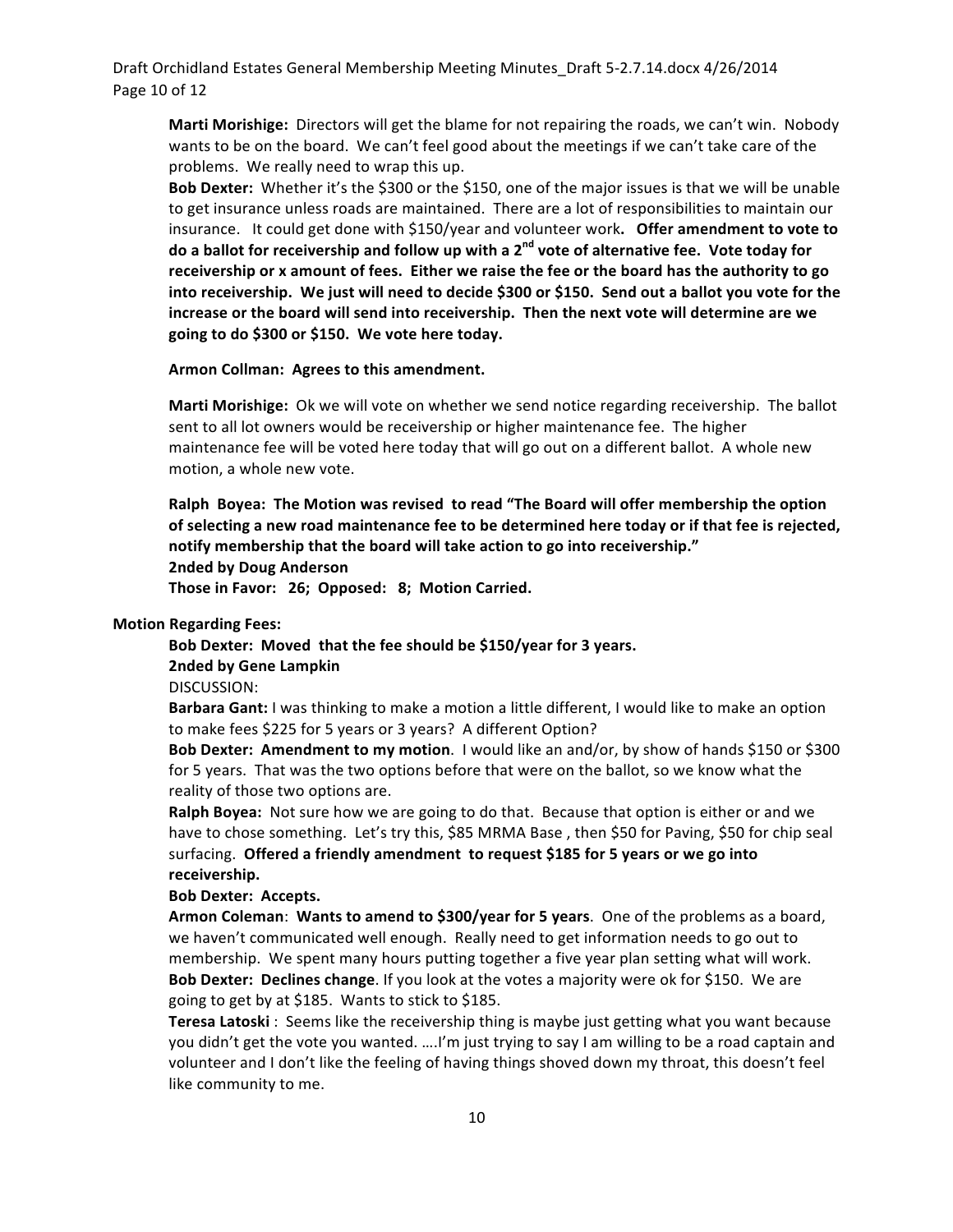Draft Orchidland Estates General Membership Meeting Minutes\_Draft 5-2.7.14.docx 4/26/2014 Page 11 of 12

Marti Morishige: Okay. Vote to choose the \$185 as a choice opposite to the other choice of going into receivership. Raise your card in favor of putting in the option \$185/year for 5 years. **IN FAVOR: 26; OPPOSED: 7; Motion carried.** 

**Ralph Boyea:** A couple of days ago, everyone wanted to resign from the board. Only two people elected. We need people on the board. Please consider that.

# **Motion to Adjourn. Meeting adjourned at 12:00 pm**

Minutes submitted by:

Janell Adams, Recording Secretary

Ralph Boyea, Corporate Secretary